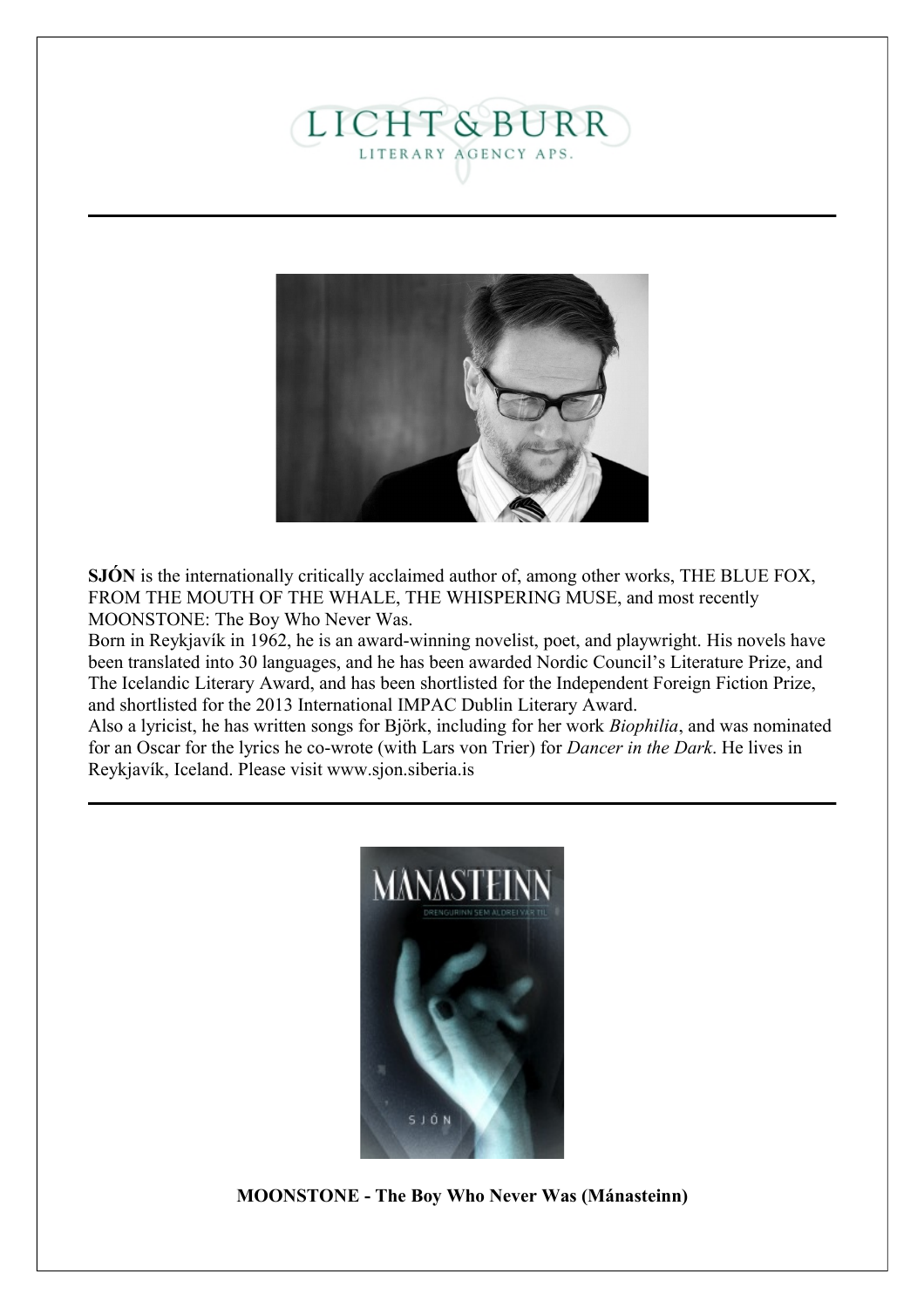The year is 1918 and from Reykjavik people sees how the erupting volcano Katla colours the sky night and day. Life in the small capital carries on as usual despite the natural disaster, shortage of coals and the Great War that still rages out in the big world.

The kid Máni Steinn lives for the movies. Asleep he dreams the pictures in variations where the tapestry of events is threaded with strands from his own life. Awake he lives on the outskirts of society.

But then the 'Spanish influenza' epidemic comes ashore and forces thousands of the town's people into the sick bed, killing hundreds. The shadows of existence deepen. The black wings in Máni Steinn's breast beat faster. Cold draught blows between worlds in a place where life and death, reality and imagination, secrets and revelations fight for dominance.

Published in Iceland November 2013 (English translation available July 2015) **Winner of the Icelandic literary award 2013 Named Best Icelandic Novel of the Year (2013) by the Icelandic Bookseller's Association Winner of the DV Newspaper's Cultural Award**

**Translation rights sold to:**

**Czech Republic: nakladatelství dybbuk Denmark: C&K Forlag Faroe Islands: Forlaget Sprotin Finland: Like Kustannus oy France: Payot & Rivages Germany: S. Fischer Verlag**

**Holland: Uitgeverij De Geus North America and Canada: Farrar, Straus & Giroux Slovakia: Slovart Publishing Sweden: Alfabeta Bokförlag UK: Sceptre**

#### **Review quotes MOONSTONE:**

#### **Iceland:**

"Moonstone is an eclectic display of light and shadows, beaming from the burning hot projection booth of a master illusionist." - **Úlfhildur Dagsdóttir**, literature.is (top literary critc)

"Novel of the year." **Kolbrun Bergthosdottir / Morgunbladid daily**

#### **\*\*\*\*\* (five stars out of five)**

"A masterful, intricately woven story with unforgettable images, an intense style, and a unique hero. The reading experience of the year." **Fridrika Benonysdottir / Frettabladid daily**

"The book can be read again and again, and still one can find something new. The text is clear, accessible, and very readable. There is never a redundant word and every one of them is carefully chosen. The story is written with great artistry as the author plays with rhythm, perception and the boundaries of realism and surrealism. If there is anything to criticise, it is how the author makes it hard for us to put the book down, not because there is something left unsaid, but simply because it is a joy to read. An amazing book."

**Ingibjorg Dogg Kjartansdottir / DV daily**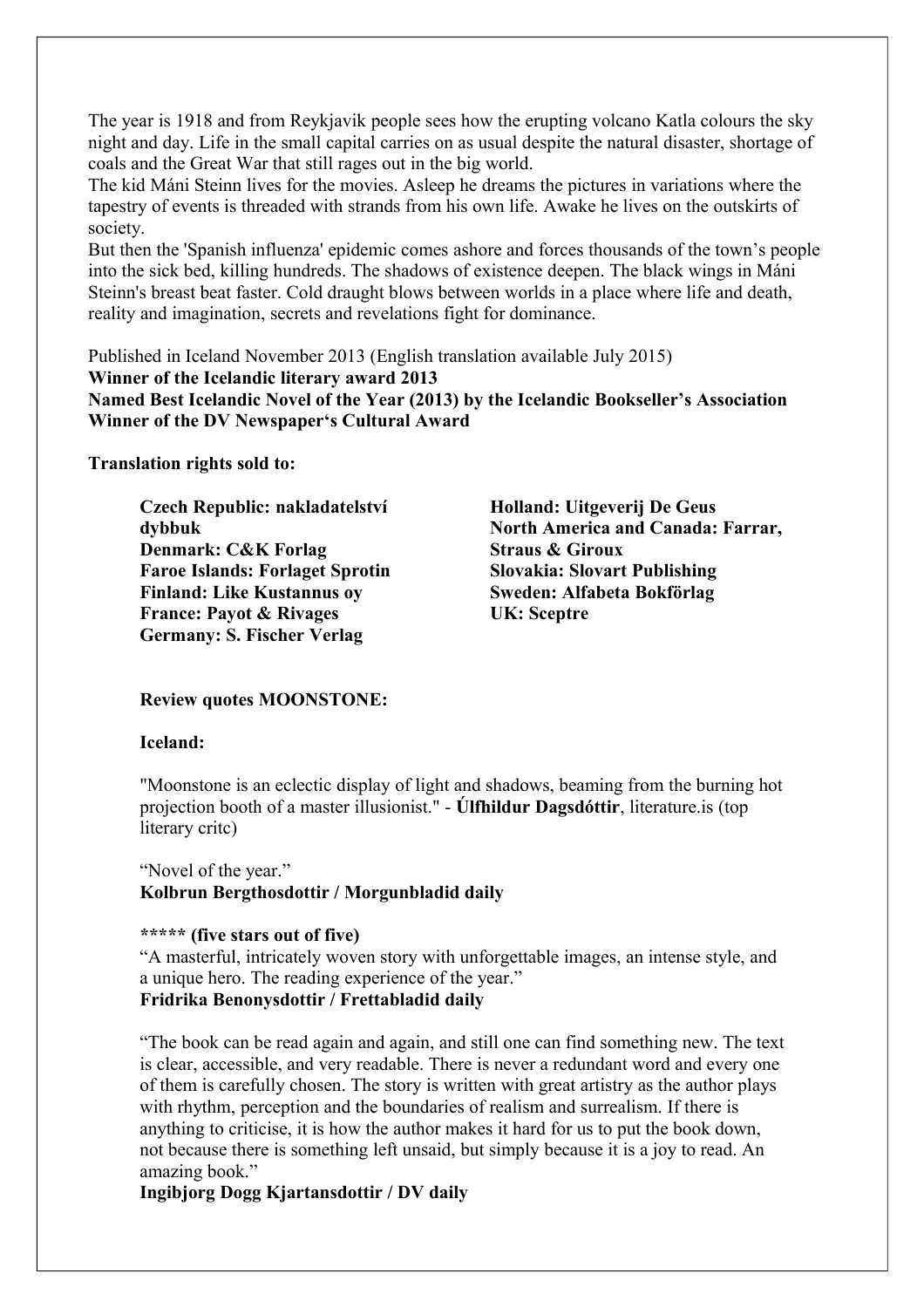# **Denmark:**

\*\*\*\*\*\*A small, poignant novel about the greatest things. (six out of six stars) – **Politiken**

\*\*\*\*\*Concentrated enjoyment (five out of five stars) – **Berlingske Tidende**

\*\*\*\*\*\* Sublime Sjón. (six out of six stars) - **Weekendavisen**

# **Finland:**

"The themes of this novel could easily have been inflated to a work thick as a brick but Sjón believes strongly in reader and compactness. When the author leaves something untold the reader fills in the blanks in his or her mind, sometimes unsure and embarrassed but willingly. In the end Sjón even wraps the story in saga-like form and connects it to his family history. The result is a package full of surprises." – Risto Löf, **Savon Sanomat**

"A fascinating story about an exotic country in the time of plight. Sjón manages to distill great emotions into short sentences." – Martta Kaukonen, **Iltalehden Ilona**



#### **THE BLUE FOX (Skugga-Baldur)**

Set against the stark backdrop of the Icelandic winter, an elusive, enigmatic fox leads a hunter on a transformative quest. At the edge of the hunter's territory, a naturalist struggles to build a life for his charge, a young woman with Down syndrome whom he had rescued from a shipwreck years before. By the end of Sjón's slender, spellbinding fable of a novel, none of their lives will be the same. Winner of the 2005 Nordic Council Literature Prize - the Nordic world's highest literary honor - *The Blue Fox* is part mystery, part fairy tale, and the perfect introduction to a mind-bending, world-class literary talent.

Published in Iceland in 2004 **Awarded the prestigious Nordic Council Literature Prize 2005**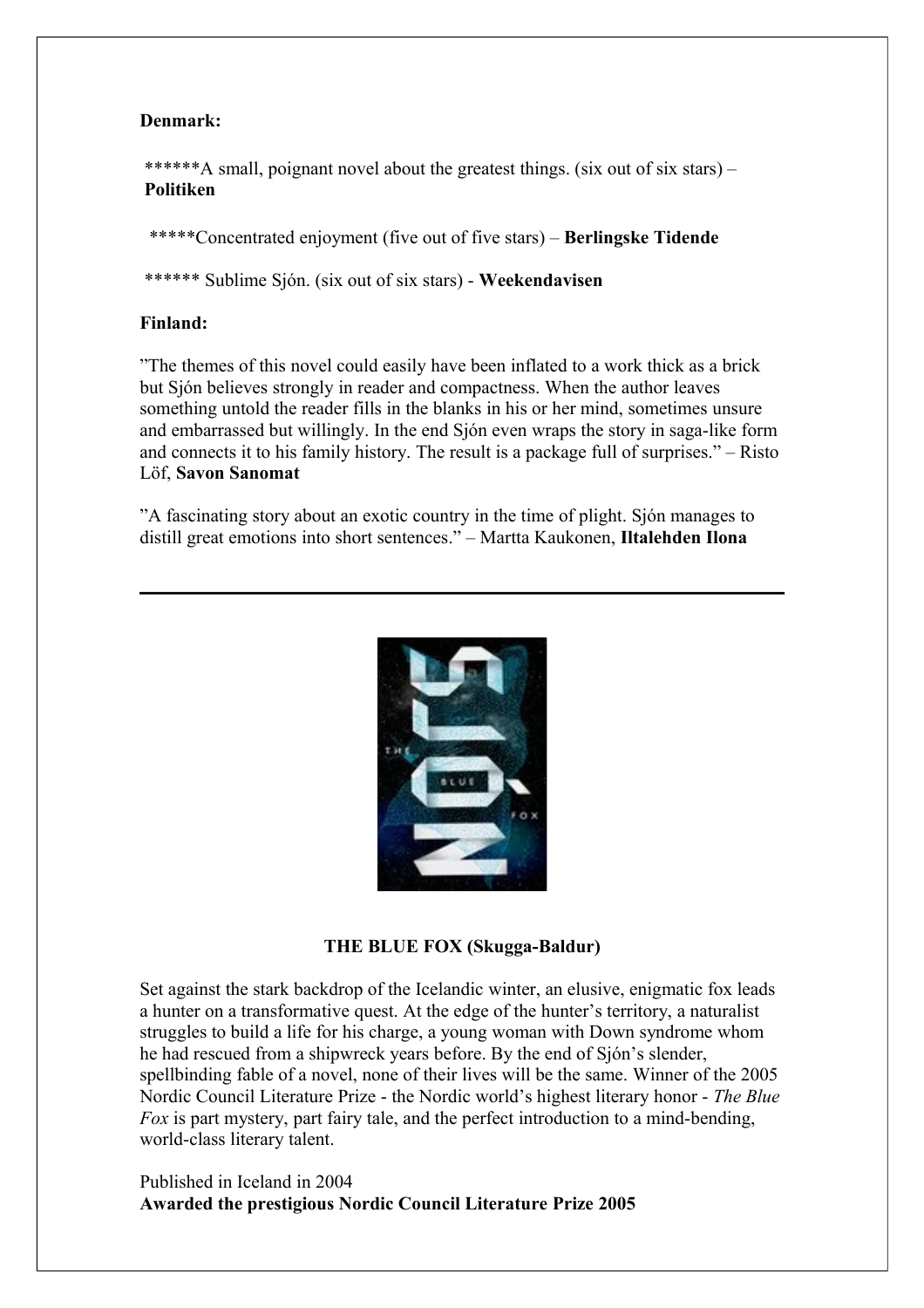#### **Shortlisted for the Independent Foreign Fiction Prize 2009**

**Translation rights sold to:**

**Arabic: Dar Al-Saqi Brazil: Hedra Bulgaria: Locus Publishing China: Yilin Press Czech: Argo Denmark: C & K Forlag Estonia: Pegasus Faroe Islands: Forlagid Nylendi Finland: Like Kustannus Oy France: Payot & Rivages Galician: Rinoceronte Editora Germany: S. Fischer Verlag Greece: Nefeli Publishing Holland: Uitgeverij DeGeus Hungary: Magveto Publishing House Italy: Mondadori Lithuania: Apostrofa Macedonia: Antolog**

**North America: Farrar, Straus & Giroux Norway: Tiden Poland: Slowo-Obraz Terytoria Portuguese (Portugal only): Cavalo de Ferro Romania: Editura Palirom Russia: Corpus Serbia and Montenegro: Balkankult Foundation Spanish (Spain only): Nórdica Libros Sweden: Alfabeta Bokförlag Turkey: Dogan Kitap UK: Telegram Books**

#### **Review quotes THE BLUE FOX:**

"When I need something epic and lyrical I call upon Sjón . . . *The Blue Fox* is a magical novel." **Björk**

"*The Blue Fox* describes its world with brilliant, precise, concrete colour and detail . . . Comic and lyrical." **A. S. Byatt**, *The Times* (London)

"Enchantingly poetic . . . Spellbinding . . . Magical . . . Exceptional . . . Require[s] that one use the loose descriptive 'thriller' too." **Nuruddin Farah**, *The Independent*

'Rarely does an author come loaded with such impressive indie and establishment credentials. As Björk s long time collaborator, Sjón was nominated for an Oscar for his lyrics for the film *Dancer in the Dark.* Renowned throughout Iceland for his numerous plays and poetry collections (the first of which was published when he was just sixteen), in 2005, *Skugga-Baldur* (*The Blue Fox*) was awarded the Nordic Council's Literature Prize the Nordic equivalent of the Booker.

Bile might start to rise in certain quarters at the thought of musical hipsters who think they can pull off a novel. But in this beautiful, tiny book, Sjón has produced the literary equivalent of a snowflake, a hundred page riff on the literature, landscape and history of Iceland which reads more like an epic poem, albeit with one striking piece of modernity thrown in.

*Sarah Hesketh*, **Ready Ready Book**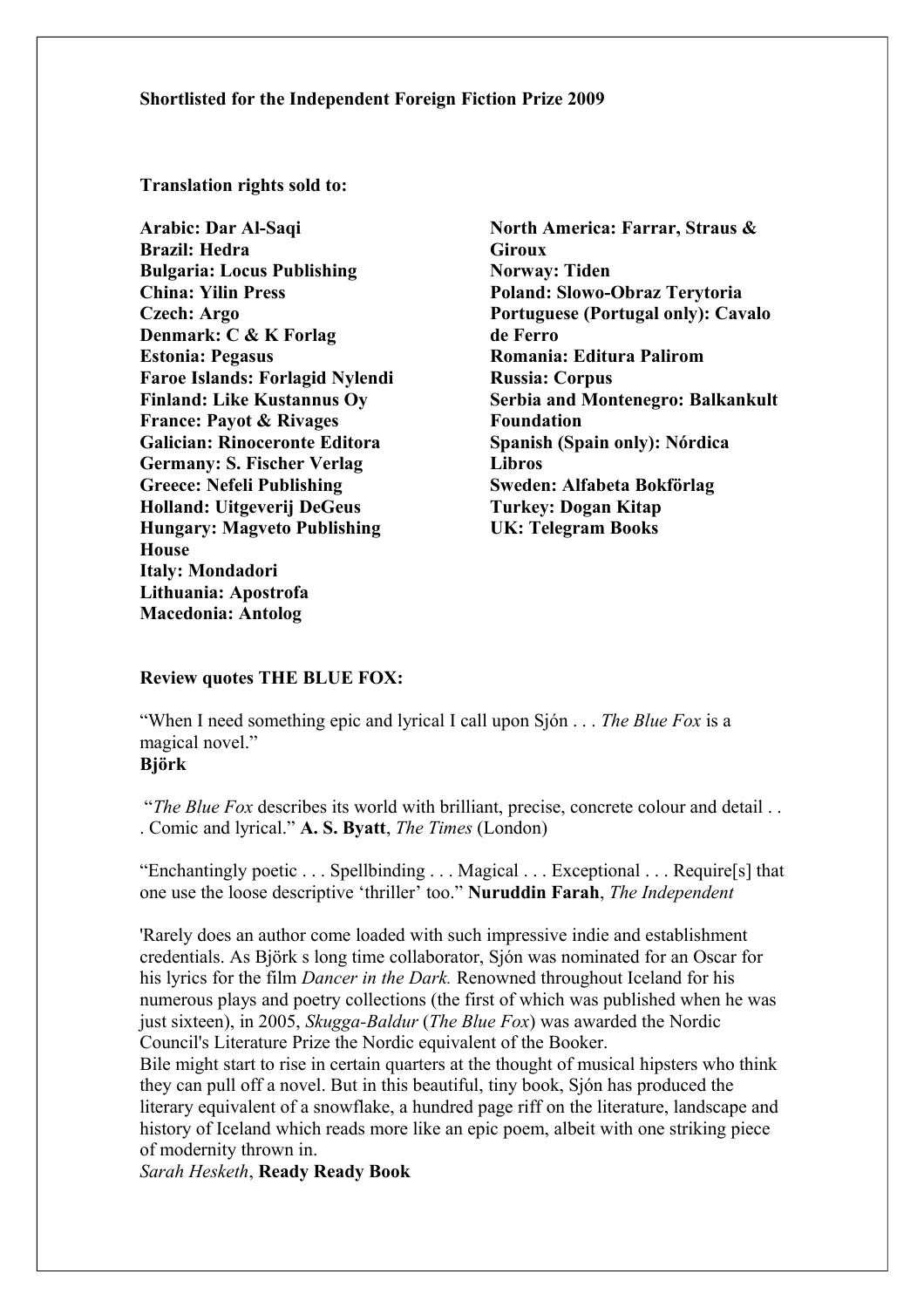'Book of the year? I shall cut to the chase. This is an exceptional book. Truly stunning. I adored every one of the 112 pages. I strongly suspect I shall spend most of the rest of the year recommending it to anyone who will listen, and probably anyone who won't. Stop reading this review and go and buy it now. You'll thank me later. *The Blue Fox* is short, and deceptively simple.

On the surface it follows two loosely connected stories set across a few days in Iceland during winter 1883. The priest Baldur Skuggason is on a hunting trip, tracking the elusive titular blue fox through a biting blizzard. The biologist Fridrik Fridriksson is preparing the funeral of his maid, Abba, who had Down's Syndrome. What makes *The Blue Fox* so special is both the poetry of the language and the way that the stories build cumulatively, scene by scene. The effect is almost hypnotic. I never wanted it to end, but end it did with a subtle twist that brought the strands together neatly and cleverly.'

## *Scott Pack* **Me and My Big Mouth**



#### **THE WHISPERING MUSE (Argóarflísin)**

Already celebrated far beyond his native Iceland, the novels of Sjón arrive on waves of praise from writers, critics, and readers worldwide. Sjón has won countless international awards and earned ringing comparisons to Borges, Calvino, and Iceland's other literary superstar, the Nobel Prize winner Halldór Laxness. *The Whispering Muse* is his masterpiece so far.

The year is 1949 and Valdimar Haraldsson, an eccentric Icelander with elevated ideas about the influence of fish consumption on Nordic civilization, has had the extraordinary good fortune to be invited to join a Danish merchant ship on its way to the Black Sea. Among the crew is the mythical hero Caeneus, disguised as the second mate. Every evening after dinner he entrances his fellow travelers with the tale of how he sailed with the fabled vessel the *Argo* on its quest to retrieve the Golden Fleece. What unfolds is a slender but masterful, brilliant, and always entertaining novel that ranges deftly from the comic to the mythic as it weaves together tales of antiquity with the modern world in a voice so singular as to seem possessed.

Published in Iceland in 2005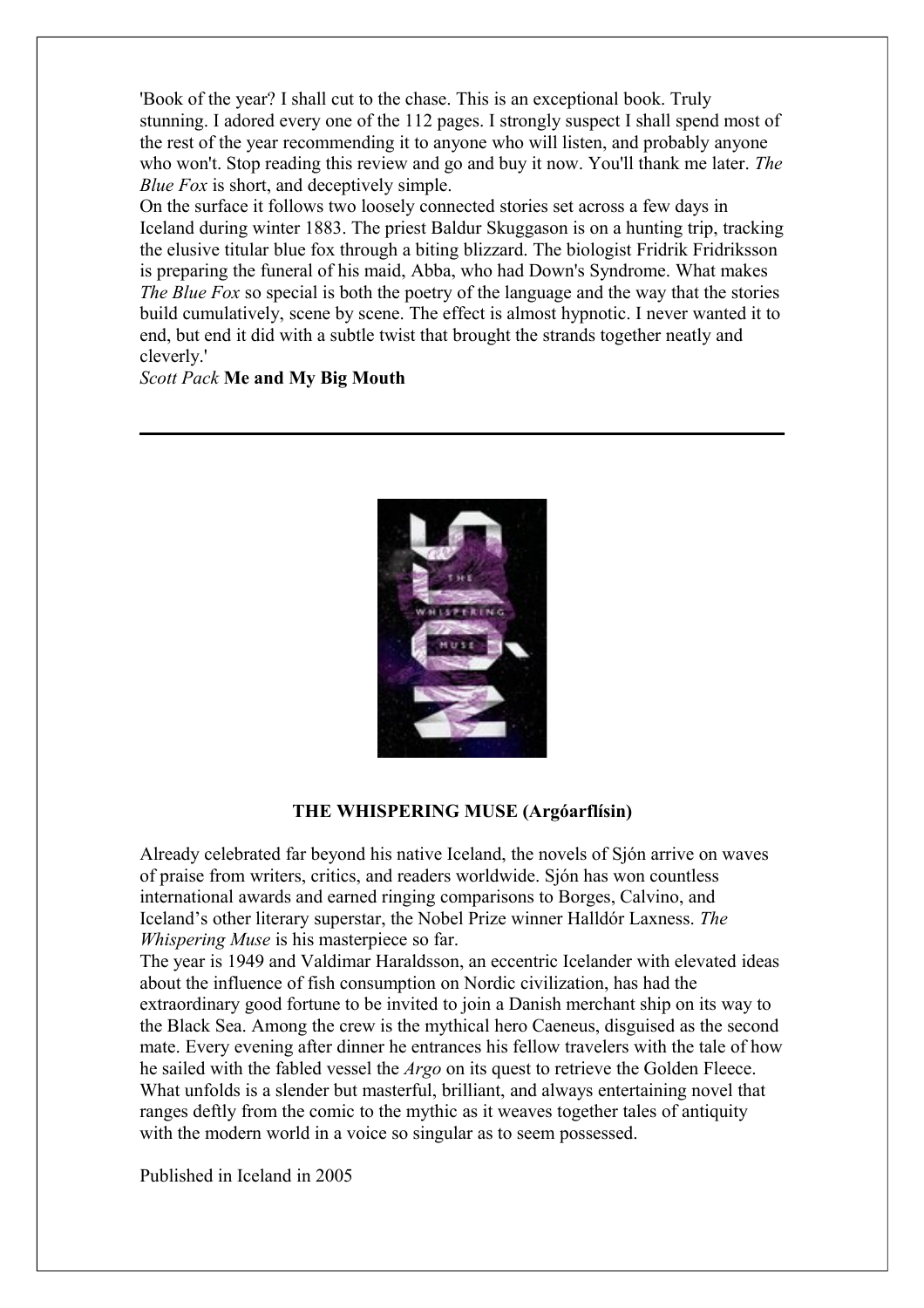**Named Best Icelandic Novel of the Year (2005) by the Icelandic Bookseller's** Association

**Translation rights sold to:**

**Denmark: C & K Forlag Denmark audio: Den Grimme Ælling Faroe Islands: Nylendi Finland: Like Kustannus Oy Holland: Uitgeverij De Geus Norway: Tiden**

**North America: Farrar, Straus & Giroux Spanish rights in Spain only: Nordica Libros Sweden: Alfabeta Bokförlag UK: Telegram Books**

#### **Review quotes THE WHISPERING MUSE:**

'Funny, strange, provoking and disturbing; darkness with a light touch.' **Times Literary Supplement**

'*The Whispering Muse* is a quirky, melodic, ticklish, seamlessly-translated, lovinglypolished gem of a novel. Sjón's work deserves space on any self-respecting bookshelf of European fiction.' **David Mitchell**

'Sjón writes like a man under a spell, filled with enchantment and magic and great wit. He is a rogue of the first order.' **Keith Donohue**

'*The Whispering Muse* is a wonderful story about stories, evoking comparisons to Borges, Nabakov and Calvino while remaining a complete original. Sly, dry and elegant, with a diamond brilliance' **Chris Wilson**

"Sjón is the trickster that makes the world, and he is achingly brilliant." **Junot Díaz**

'An extraordinary, powerful fable - a marvel.' **Alberto Manguel**

'An extraordinary and original writer' **A.S. Byatt**

'Long-term fans of Sjón, the Icelandic bard whose projects have included lyrics for Björk, volumes of surrealist poetry and several prizewinning novels, will recognise this trademark interweaving of myth and postmodern playfulness ... The Whispering Muse is essential reading.

#### **Guardian**

'Once again, Sjón has chosen an unusual subject, interwoven the fantastical with the ordinary, and produced a complex and strangely compelling work of fiction.' **Huffington Post**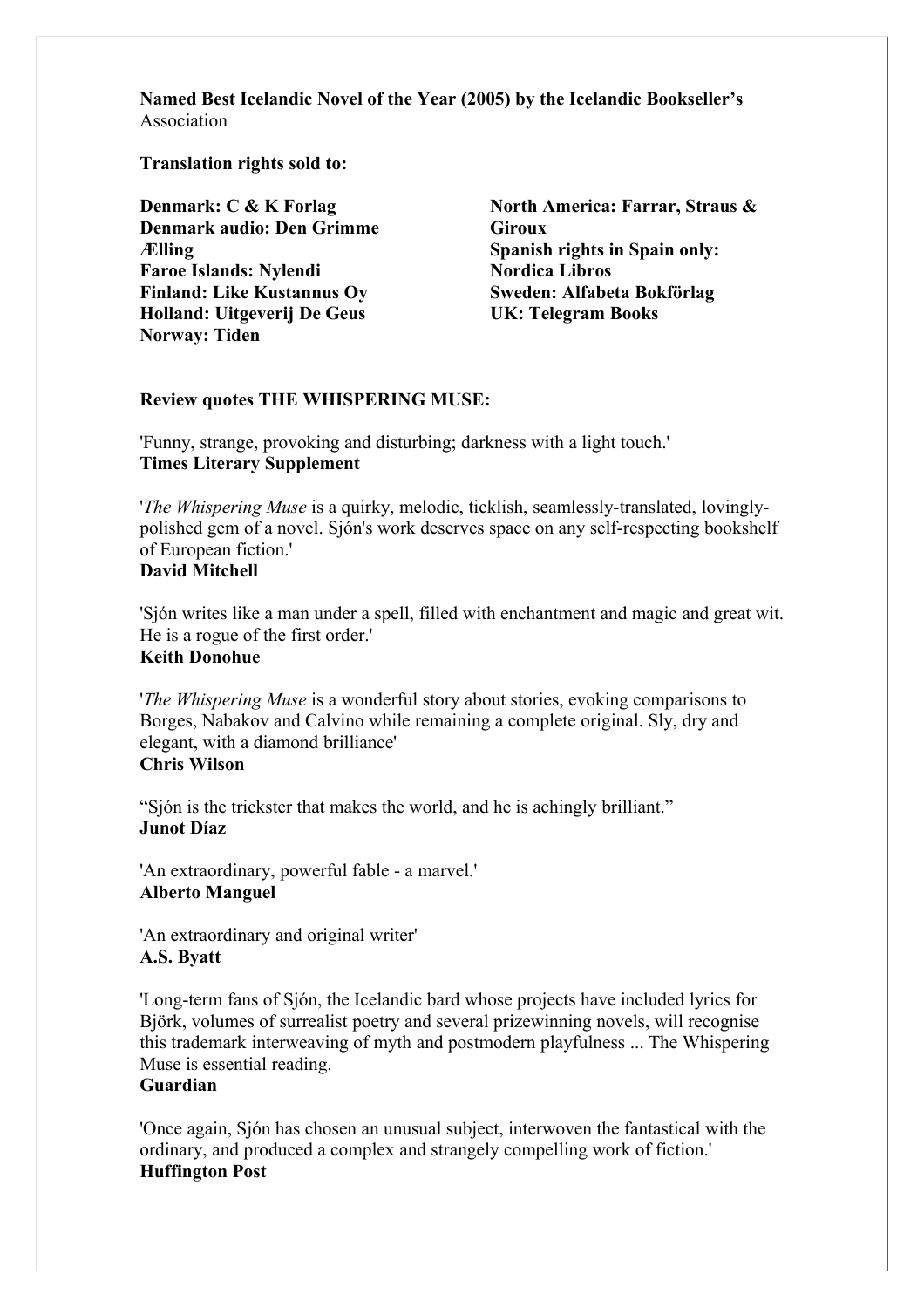'When a poet such as Sjón writes a novel, the reader may expect the elliptical in both senses of the word - economy and ambiguousness ... Seamlessly translated by Victoria Cribb.'

# **World Literature Today**

'The Whispering Muse, a marine fable of rare beauty and originality, is sure to inspire the urge to return to Sjón's writing for the verve, humor, and verbal artistry one is sure to find in it!

# **Quarterly Conversation**



#### **FROM THE MOUTH OF THE WHALE (Rökkurbysnir)**

*From the Mouth of the Whale* is an Icelandic saga for the modern age. The year is 1635. Iceland is a world darkened by superstition, poverty, and cruelty. Men of science marvel over a unicorn's horn, poor folk worship the Virgin in secret, and both books and men are burned.

Sjón introduces us to Jónas Pálmason, a poet and self-taught healer, banished to a barren island for heretical conduct, as he recalls his gift for curing "female maladies," his exorcism of a walking corpse on the remote Snjáfjöll coast, the frenzied massacre of innocent Basque whalers at the hands of local villagers, and the deaths of three of his children. Pálmason's story echoes across centuries and cultures, an epic tale that makes us see the world anew.

Published in Iceland in 2008 **Nominated for the 2012 Independent Foreign Fiction Prize Shortisted for the 2013 International IMPAC Dublin Literary Award**

**Translation rights sold to:**

**Denmark: C & K Forlag Finland: Like Kustannus Oy Germany: S. Fischer Verlag Holland: Uitgeverij De Geus Hungary: Magveto**

**Lithuania: Apostrofa Macedonia: Antolog North America: Farrar, Straus & Giroux Spain: Nordica Libros**